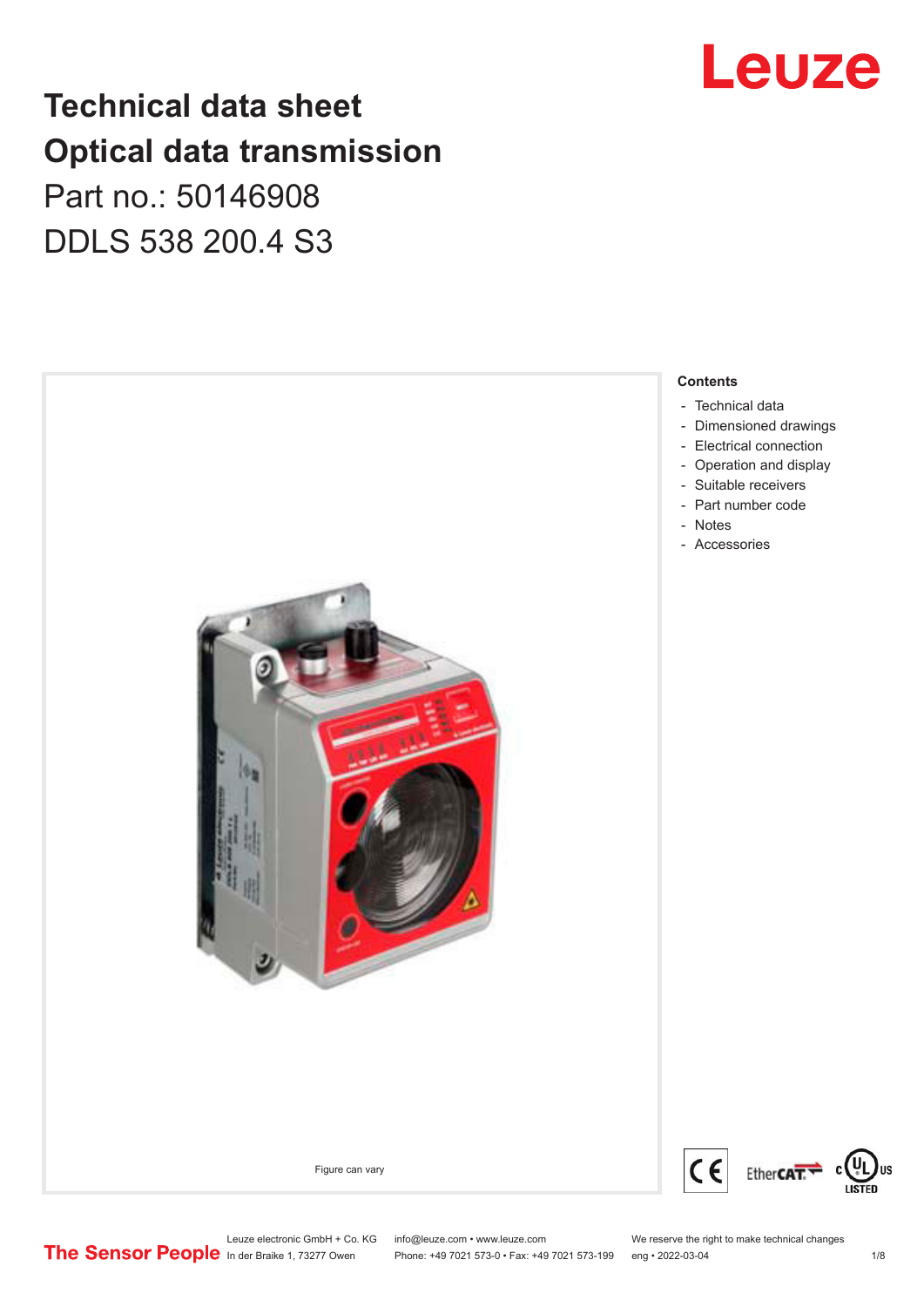### <span id="page-1-0"></span>**Technical data**

# Leuze

| <b>Basic data</b>                              |                                                                   |  |
|------------------------------------------------|-------------------------------------------------------------------|--|
| <b>Series</b>                                  | <b>DDLS 500</b>                                                   |  |
| <b>Special version</b>                         |                                                                   |  |
| <b>Special version</b>                         | Not influenced by reflective surfaces                             |  |
|                                                | Operation of parallel light axes                                  |  |
|                                                |                                                                   |  |
| <b>Optical data</b>                            |                                                                   |  |
| <b>Working range</b>                           | 100  200,000 mm                                                   |  |
| <b>Light source</b>                            | Laser                                                             |  |
| <b>Transmission frequency</b>                  | F4                                                                |  |
| Usable opening angle transmitter               | 1 <sup>°</sup>                                                    |  |
| <b>Electrical data</b>                         |                                                                   |  |
| Performance data                               |                                                                   |  |
| Supply voltage U <sub>R</sub>                  | 18  30 V, DC                                                      |  |
|                                                |                                                                   |  |
| <b>Inputs</b>                                  |                                                                   |  |
| Number of digital switching inputs             | 1 Piece(s)                                                        |  |
|                                                |                                                                   |  |
| Outputs                                        |                                                                   |  |
| Number of digital switching outputs 1 Piece(s) |                                                                   |  |
| <b>Interface</b>                               |                                                                   |  |
|                                                |                                                                   |  |
| Type                                           | EtherCAT link down 70 ms, EtherCAT<br>Safety-over-EtherCAT (FSoE) |  |
|                                                |                                                                   |  |
| <b>Connection</b>                              |                                                                   |  |
| <b>Number of connections</b>                   | 2 Piece(s)                                                        |  |
|                                                |                                                                   |  |
| <b>Connection 1</b>                            |                                                                   |  |
| <b>Type of connection</b>                      | Connector                                                         |  |
| <b>Designation on device</b>                   | <b>POWER</b>                                                      |  |
| <b>Thread size</b>                             | M12                                                               |  |
| Type                                           | Male                                                              |  |
| No. of pins                                    | $5 - pin$                                                         |  |
| Encoding                                       | A-coded                                                           |  |
|                                                |                                                                   |  |
| <b>Connection 2</b>                            |                                                                   |  |
| <b>Type of connection</b>                      | Connector                                                         |  |
| <b>Designation on device</b>                   | <b>BUS</b>                                                        |  |
| <b>Thread size</b>                             | M12                                                               |  |

**Type** Female **No. of pins** 4 -pin **Encoding** D-coded

| Dimension (W x H x L)                                                 | 100 mm x 156 mm x 122.5 mm |
|-----------------------------------------------------------------------|----------------------------|
| <b>Housing material</b>                                               | Metal                      |
| Net weight                                                            | $1,250$ g                  |
| <b>Operation and display</b>                                          |                            |
| Type of display                                                       | Bar graph                  |
|                                                                       | <b>LED</b>                 |
| <b>Environmental data</b>                                             |                            |
| Ambient temperature, operation                                        | $-550 °C$                  |
| Ambient temperature, storage                                          | $-3570 °C$                 |
| <b>Certifications</b>                                                 |                            |
| Degree of protection                                                  | IP 65                      |
| <b>Certifications</b>                                                 | c UL US                    |
| Test procedure for EMC in accordance EN 1000-6-4                      |                            |
| with standard                                                         | EN 61000-6-2               |
| Test procedure for noise in accordance EN 60068-2-64<br>with standard |                            |
| Test procedure for oscillation in<br>accordance with standard         | EN 60068-2-6               |
| Test procedure for shock in<br>accordance with standard               | EN 60068-2-27              |
|                                                                       |                            |
| <b>Classification</b>                                                 |                            |
| <b>Customs tariff number</b>                                          | 85365019                   |
| <b>ECLASS 5.1.4</b>                                                   | 19039001                   |
| <b>ECLASS 8.0</b>                                                     | 19179090                   |
| <b>ECLASS 9.0</b>                                                     | 19179090                   |
| ECLASS 10.0                                                           | 19179090                   |
| <b>ECLASS 11.0</b>                                                    | 19179090                   |
| <b>ECLASS 12.0</b>                                                    | 19179090                   |
| <b>ETIM 5.0</b>                                                       | EC000515                   |
| <b>ETIM 6.0</b>                                                       | EC000515                   |
| <b>ETIM 7.0</b>                                                       | EC000310                   |

**Mechanical data**

Leuze electronic GmbH + Co. KG info@leuze.com • www.leuze.com We reserve the right to make technical changes ln der Braike 1, 73277 Owen Phone: +49 7021 573-0 • Fax: +49 7021 573-199 eng • 2022-03-04 2/8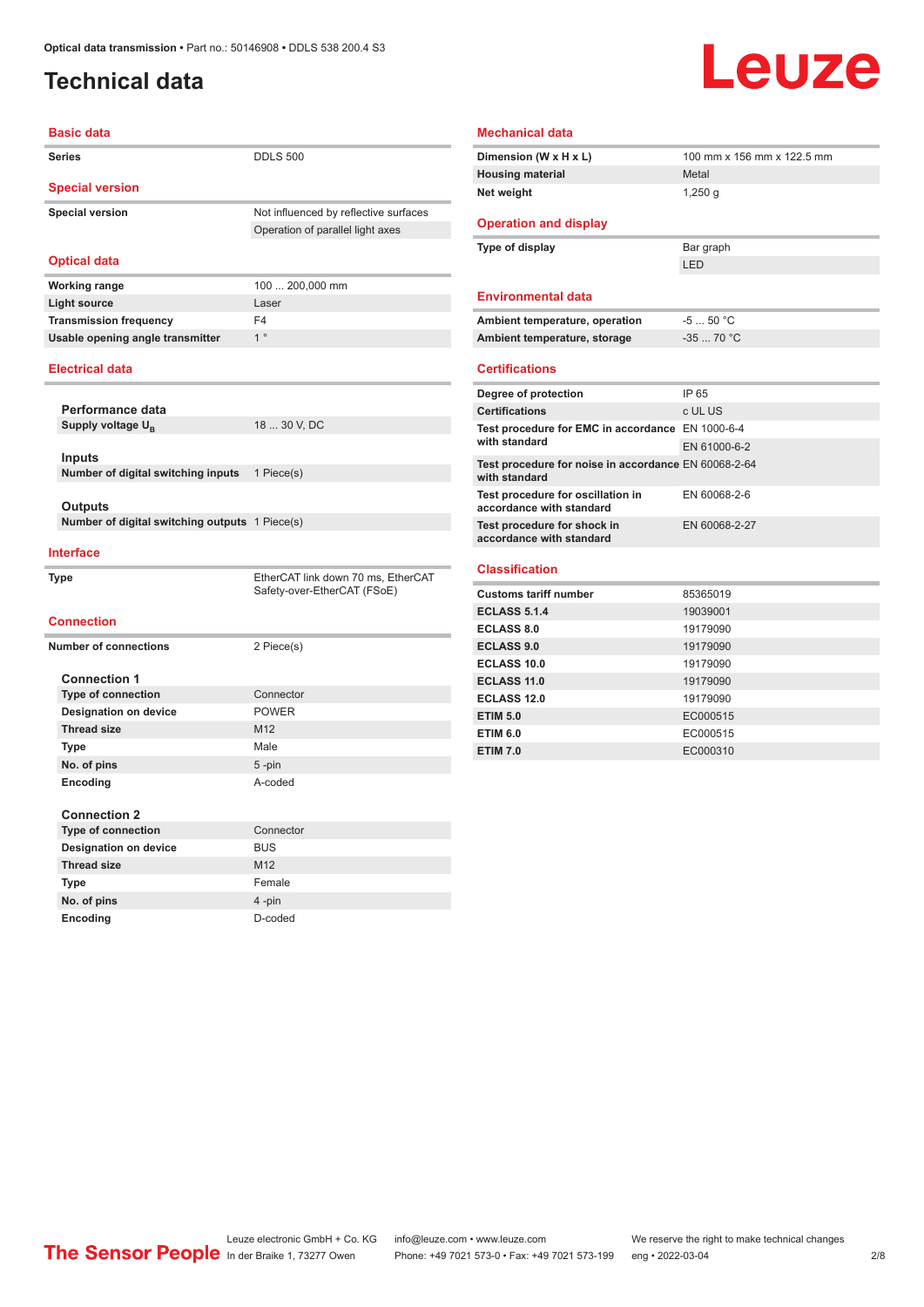#### <span id="page-2-0"></span>**Dimensioned drawings**

All dimensions in millimeters







A Center axis of transmitter and alignment laser

B Center axis of transmitter and receiver

C Center axis of receiver

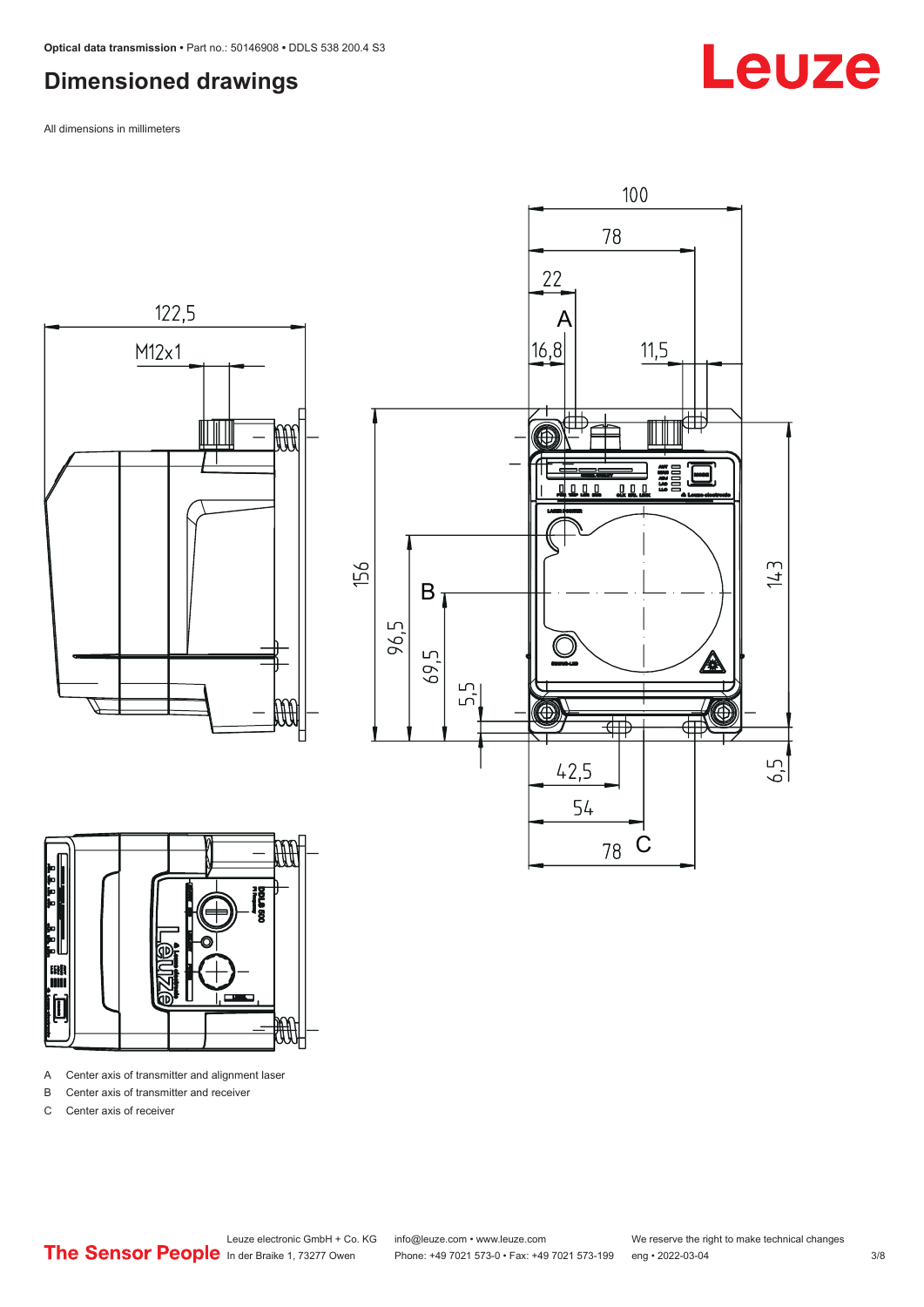#### <span id="page-3-0"></span>**Electrical connection**

| <b>Connection 1</b> | <b>POWER</b>   |
|---------------------|----------------|
| <b>Function</b>     | Signal IN      |
|                     | Signal OUT     |
|                     | Voltage supply |
| Type of connection  | Connector      |
| <b>Thread size</b>  | M12            |
| <b>Type</b>         | Male           |
| <b>Material</b>     | Metal          |
| No. of pins         | $5 - pin$      |
| Encoding            | A-coded        |

#### **Pin Pin assignment**

| и              | <b>VIN</b>       |  |
|----------------|------------------|--|
| $\overline{2}$ | IO <sub>1</sub>  |  |
| 3              | GND              |  |
| $\overline{4}$ | IO <sub>2</sub>  |  |
| 5              | <b>FE/SHIELD</b> |  |



#### **Connection 2 BUS**

|  |  | I |
|--|--|---|
|  |  |   |

| <b>Function</b>           | <b>BUS IN</b> |
|---------------------------|---------------|
| <b>Type of connection</b> | Connector     |
| <b>Thread size</b>        | M12           |
| <b>Type</b>               | Female        |
| <b>Material</b>           | Metal         |
| No. of pins               | 4-pin         |
| Encoding                  | D-coded       |

| Pin | <b>Pin assignment</b> |
|-----|-----------------------|
|     | TD+                   |
|     | $RD+$                 |
|     | TD-                   |
|     | RD-                   |

### **Operation and display**

| LED            |            | <b>Display</b>           | <b>Meaning</b>                                    |
|----------------|------------|--------------------------|---------------------------------------------------|
| 1              | <b>AUT</b> | Off                      | Operating mode not active                         |
|                |            | Green, continuous light  | Operating mode 'Automatic'                        |
| $\overline{2}$ | <b>MAN</b> | Off                      | Operating mode not active                         |
|                |            | Green, continuous light  | Operating mode 'Manual'                           |
| 3              | <b>ADJ</b> | Off                      | Operating mode not active                         |
|                |            | Green, continuous light  | Operating mode 'Adjust'                           |
| 4              | <b>LAS</b> | Off                      | Operating mode not active                         |
|                |            | Green, continuous light  | Operating mode 'Alignment-laser mounting support' |
| 5              | <b>LLC</b> | Off                      | Operating mode not active                         |
|                |            | Green, continuous light  | LLC without interruption                          |
|                |            | Red, continuous light    | LLC interrupted at least once                     |
| 6              | <b>PWR</b> | Off                      | No supply voltage                                 |
|                |            | Green, flashing          | Device ok, initialization phase                   |
|                |            | Green, continuous light  | Data transmission active                          |
|                |            | Red, flashing            | Data transmission interrupted                     |
|                |            | Red, continuous light    | Device error                                      |
| 7              | <b>TMP</b> | Off                      | Operating temperature OK                          |
|                |            | Orange, continuous light | Operating temperature critical                    |

Leuze electronic GmbH + Co. KG info@leuze.com • www.leuze.com We reserve the right to make technical changes<br>
The Sensor People in der Braike 1, 73277 Owen Phone: +49 7021 573-0 • Fax: +49 7021 573-199 eng • 2022-03-04 Phone: +49 7021 573-0 • Fax: +49 7021 573-199 eng • 2022-03-04 **4/8** 

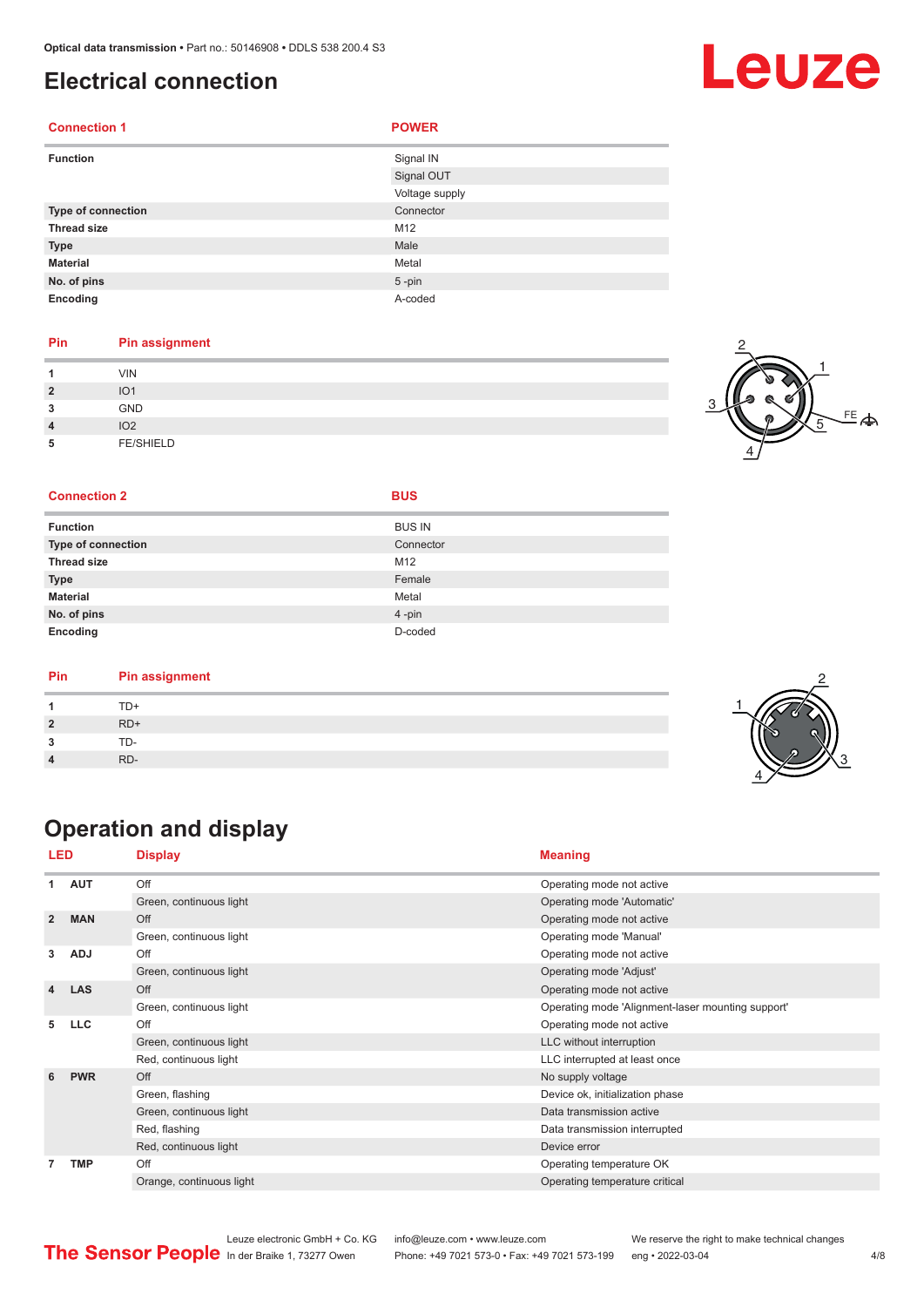#### <span id="page-4-0"></span>**Operation and display**

## Leuze

| LED             |                                 | <b>Display</b>              | <b>Meaning</b>                                                |
|-----------------|---------------------------------|-----------------------------|---------------------------------------------------------------|
|                 | <b>TMP</b>                      | Red, continuous light       | Operating temperature exceeded or not met                     |
| 8               | <b>LSR</b>                      | Off                         | With function reserve                                         |
|                 |                                 | Orange, continuous light    | Device OK, warning set                                        |
| 9               | <b>MAS</b>                      | Off                         | Installation on slave side                                    |
|                 |                                 | Green, continuous light     | Installation on master side                                   |
| 10 <sup>1</sup> | <b>OLK</b>                      | Off                         | Fault                                                         |
|                 |                                 | Green, continuous light     | No data transmission                                          |
|                 |                                 | Orange, continuous light    | Data transmission active                                      |
|                 | <b>11 ERL</b>                   | Off                         | Link OK                                                       |
|                 |                                 | Orange, continuous light    | Missing link (Ethernet cable connection) on the second device |
|                 |                                 | Red, continuous light       | No cable-connected link to the connected device               |
| 12              | <b>LINK</b>                     | Off                         | No cable-connected link to the connected device               |
|                 |                                 | Green, continuous light     | Link OK                                                       |
|                 |                                 | Orange, continuous light    | Data transmission active                                      |
| 13              | <b>SIGNAL</b><br><b>QUALITY</b> | 2 red, 2 orange and 4 green | Received signal level                                         |

#### **Suitable receivers**

| Part no. | <b>Designation</b> | <b>Article</b>               | <b>Description</b>                                                                                                                                          |
|----------|--------------------|------------------------------|-------------------------------------------------------------------------------------------------------------------------------------------------------------|
| 50146907 | DDLS 538 200.3 S3  | Optical data<br>transmission | Special version: Not influenced by reflective surfaces, Operation of parallel<br>light axes<br>Working range: 100  200,000 mm<br>Connection: Connector, M12 |

#### **Part number code**

Part designation: **DDLS 5XXX YYY.Z A B CC**

| <b>DDLS</b> | Optical transceiver for digital data transmission                                                                                                                                                                                                                         |
|-------------|---------------------------------------------------------------------------------------------------------------------------------------------------------------------------------------------------------------------------------------------------------------------------|
| 5XXX        | <b>Series</b><br>508i: without integrated web server for remote diagnostics<br>508i: with integrated web server for remote diagnostics<br>538: without integrated web server for remote diagnostics (EtherCAT)<br>548i: with integrated web server for remote diagnostics |
| <b>YYY</b>  | Range for data transmission in m                                                                                                                                                                                                                                          |
| z           | Frequency of the transmitter<br>0: Frequency F0<br>1: Frequency F1<br>2: Frequency F2<br>3: Frequency F3<br>4: Frequency F4                                                                                                                                               |
| A           | Option<br>L: integrated laser alignment aid (for transmitter/receiver)<br>n/a: standard                                                                                                                                                                                   |
| B           | <b>Special equipment</b><br>H: With heating<br>n/a: no special equipment                                                                                                                                                                                                  |
| CC          | Special equipment<br>S3: Optimized for EtherCAT transmission<br>n/a: no special equipment                                                                                                                                                                                 |



 $\&$  A list with all available device types can be found on the Leuze website at www.leuze.com.

5/8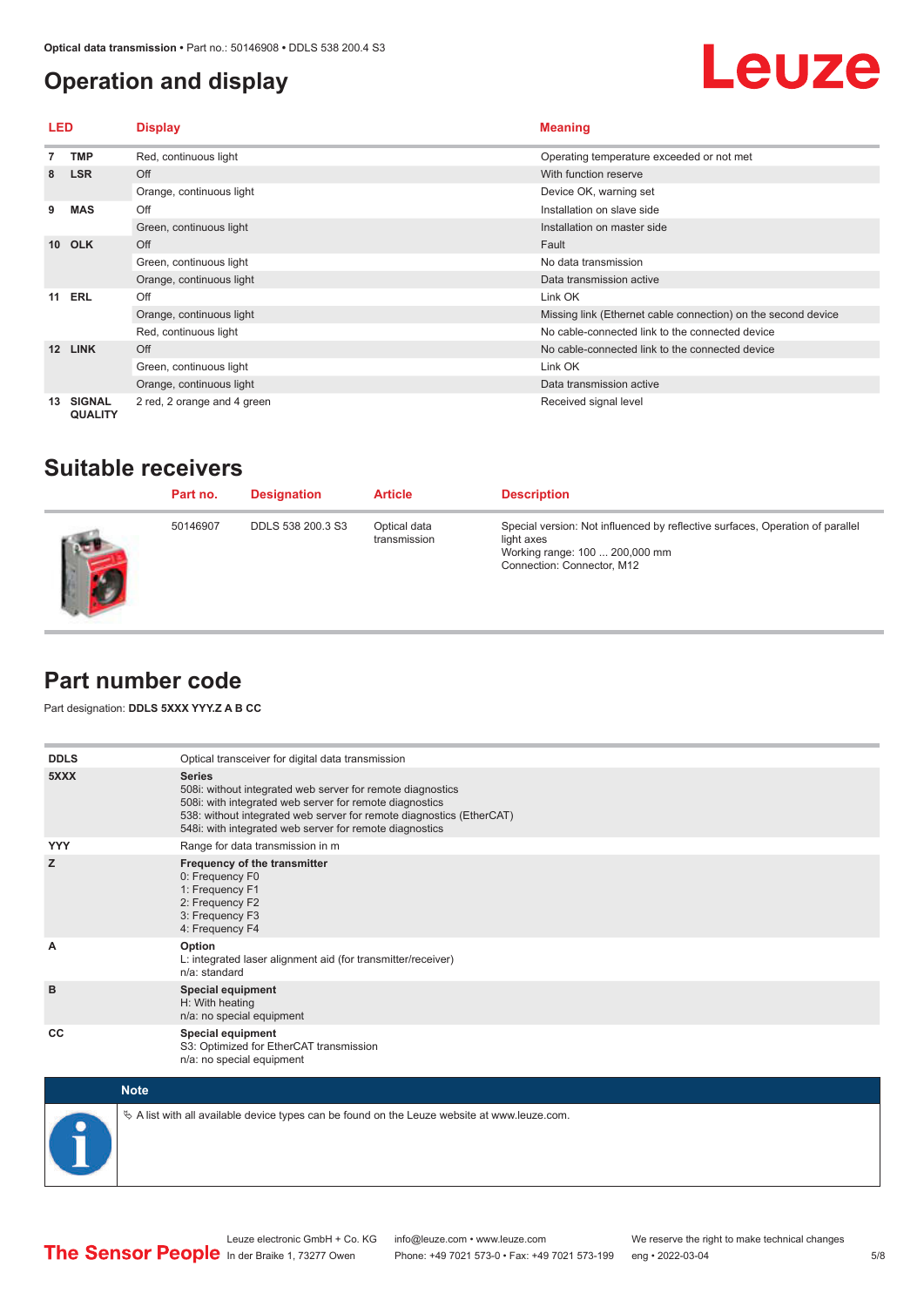#### **Notes**

# Leuze

#### **Observe intended use!**

**For UL applications:**

 $\%$  This product is not a safety sensor and is not intended as personnel protection.

 $\&$  The product may only be put into operation by competent persons.

 $\%$  Only use the product in accordance with its intended use.

| $\%$ For UL applications, use is only permitted in Class 2 circuits in accordance with the NEC (National Electric Code).                                                                                                                                                                                                                                                                                                                                                                                                                                                                                                  |
|---------------------------------------------------------------------------------------------------------------------------------------------------------------------------------------------------------------------------------------------------------------------------------------------------------------------------------------------------------------------------------------------------------------------------------------------------------------------------------------------------------------------------------------------------------------------------------------------------------------------------|
| <b>ATTENTION! INVISIBLE LASER RADIATION - CLASS 1M LASER PRODUCT</b>                                                                                                                                                                                                                                                                                                                                                                                                                                                                                                                                                      |
| Do not expose users of telescopic optics!<br>The device satisfies the requirements of IEC 60825-1:2007 (EN 60825-1:2007) safety requlations for a product of laser class 1M as well as the<br>U.S. 21 CFR 1040.10 regulations with deviations corresponding to "Laser Notice No. 50" from June 24, 2007.<br>$\%$ Do not expose users of telescopic optics!<br>The device satisfies the requirements of IEC 60825-1:2007 (EN 60825-1:2007) safety requlations for a product of laser class 1M as well as the<br>U.S. 21 CFR 1040.10 regulations with deviations corresponding to "Laser Notice No. 50" from June 24, 2007. |
| Mr. I calibratize the house walk for colorated and advant fologogic collegence almostration allowed the fologogical control into the language of the language of the language of the language of the language of the language                                                                                                                                                                                                                                                                                                                                                                                             |

- ª Looking into the beam path for extended periods using telescope optics may damage the eye's retina. Never look using telescope optics into the laser beam or in the direction of reflecting beams.
- ª CAUTION! The use of operating and adjusting devices other than those specified here or the carrying out of differing procedures may lead to dangerous exposure to radiation!

The use of optical instruments or devices (e.g., magnifying glasses, binoculars) in combination with the device increases the danger of eye damage.

- $\&$  Observe the applicable statutory and local laser protection regulations.
- $\%$  The device must not be tampered with and must not be changed in any way. There are no user-serviceable parts inside the device. Repairs must only be performed by Leuze electronic GmbH + Co. KG.

#### **ATTENTION! LASER RADIATION – CLASS 1 LASER PRODUCT (alignment laser)**

The device satisfies the requirements of IEC 60825-1:2007 (EN 60825-1:2007) safety regulations for a product of **laser class 1** as well as the U.S. 21 CFR 1040.10 regulations with deviations corresponding to "Laser Notice No. 50" from June 24, 2007.

- ª The device satisfies the requirements of IEC 60825-1:2007 (EN 60825-1:2007) safety regulations for a product of **laser class 1** as well as the U.S. 21 CFR 1040.10 regulations with deviations corresponding to "Laser Notice No. 50" from June 24, 2007.
- $\%$  Observe the applicable statutory and local laser protection regulations.
- $\ddot{\phi}$  The device must not be tampered with and must not be changed in any way. There are no user-serviceable parts inside the device. Repairs must only be performed by Leuze electronic GmbH + Co. KG.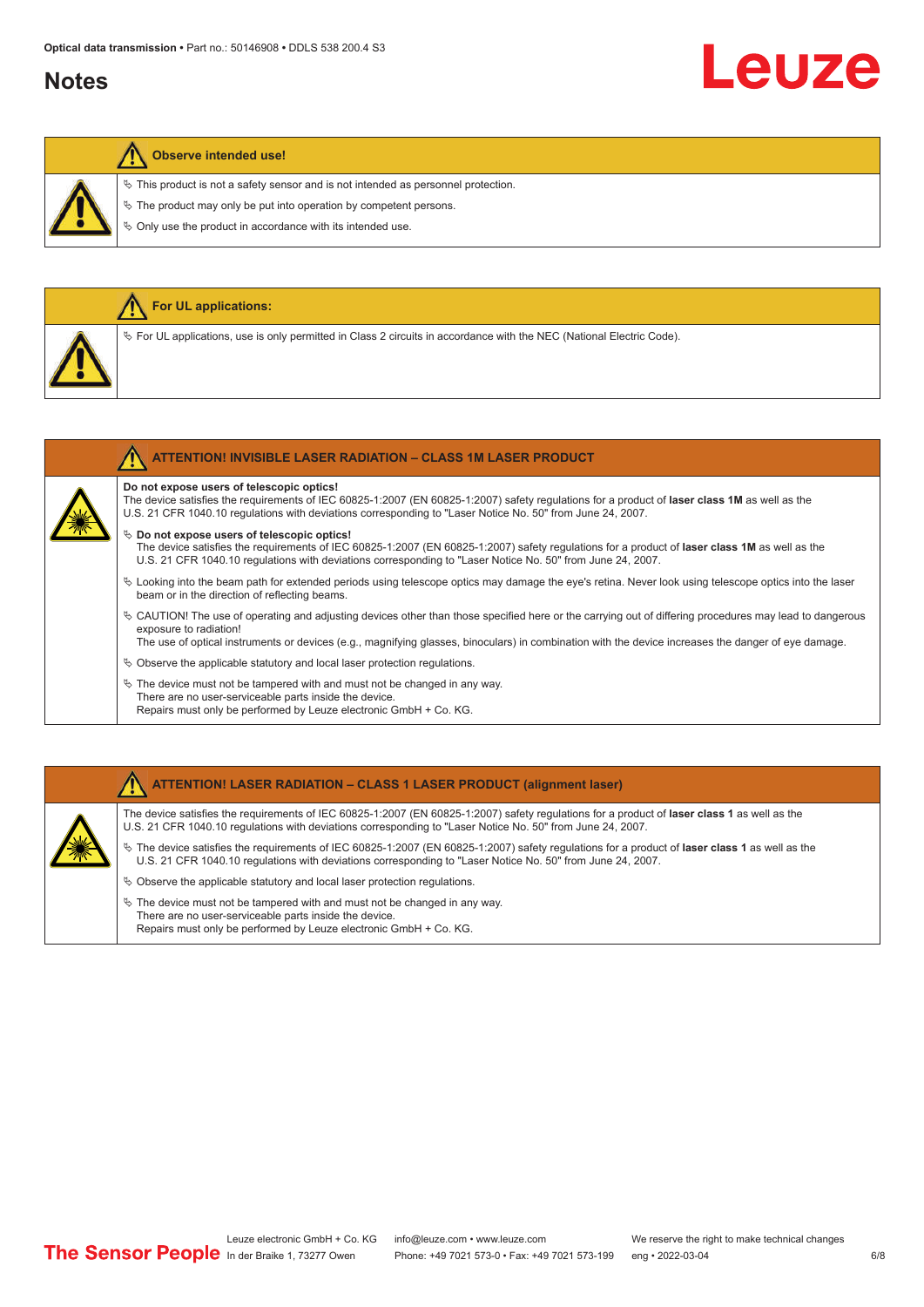#### **Accessories**

# Leuze

### Connection technology - Connection cables

|            | Part no. | <b>Designation</b>      | <b>Article</b>   | <b>Description</b>                                                                                                                                                                            |
|------------|----------|-------------------------|------------------|-----------------------------------------------------------------------------------------------------------------------------------------------------------------------------------------------|
| <b>ALL</b> | 50132079 | KD U-M12-5A-V1-<br>050  | Connection cable | Connection 1: Connector, M12, Axial, Female, A-coded, 5-pin<br>Connection 2: Open end<br>Shielded: No<br>Cable length: 5,000 mm<br>Sheathing material: PVC                                    |
|            | 50135074 | KS ET-M12-4A-P7-<br>050 | Connection cable | Suitable for interface: Ethernet<br>Connection 1: Connector, M12, Axial, Male, D-coded, 4-pin<br>Connection 2: Open end<br>Shielded: Yes<br>Cable length: 5,000 mm<br>Sheathing material: PUR |

### Connection technology - Interconnection cables

|        |   | Part no. | <b>Designation</b>                     | <b>Article</b>        | <b>Description</b>                                                                                                                                                                                                               |
|--------|---|----------|----------------------------------------|-----------------------|----------------------------------------------------------------------------------------------------------------------------------------------------------------------------------------------------------------------------------|
|        |   | 50137078 | <b>KSS ET-M12-4A-</b><br>M12-4A-P7-050 | Interconnection cable | Suitable for interface: Ethernet<br>Connection 1: Connector, M12, Axial, Male, D-coded, 4-pin<br>Connection 2: Connector, M12, Axial, Male, D-coded, 4-pin<br>Shielded: Yes<br>Cable length: 5,000 mm<br>Sheathing material: PUR |
| C<br>丝 | Ö | 50135081 | <b>KSS ET-M12-4A-</b><br>RJ45-A-P7-050 | Interconnection cable | Suitable for interface: Ethernet<br>Connection 1: Connector, M12, Axial, Male, D-coded, 4-pin<br>Connection 2: RJ45<br>Shielded: Yes<br>Cable length: 5,000 mm<br>Sheathing material: PUR                                        |

#### Connection technology - Connectors

| Part no. | <b>Designation</b> | <b>Article</b> | <b>Description</b>                                                                          |
|----------|--------------------|----------------|---------------------------------------------------------------------------------------------|
| 50020501 | KD 095-5A          | Connector      | Connection: Connector with screw terminals, M12, Axial, Female, A-coded, 5<br>-pin          |
| 50112155 | S-M12A-ET          | Connector      | Suitable for interface: Ethernet<br>Connection: Connector, M12, Axial, Male, D-coded, 4-pin |